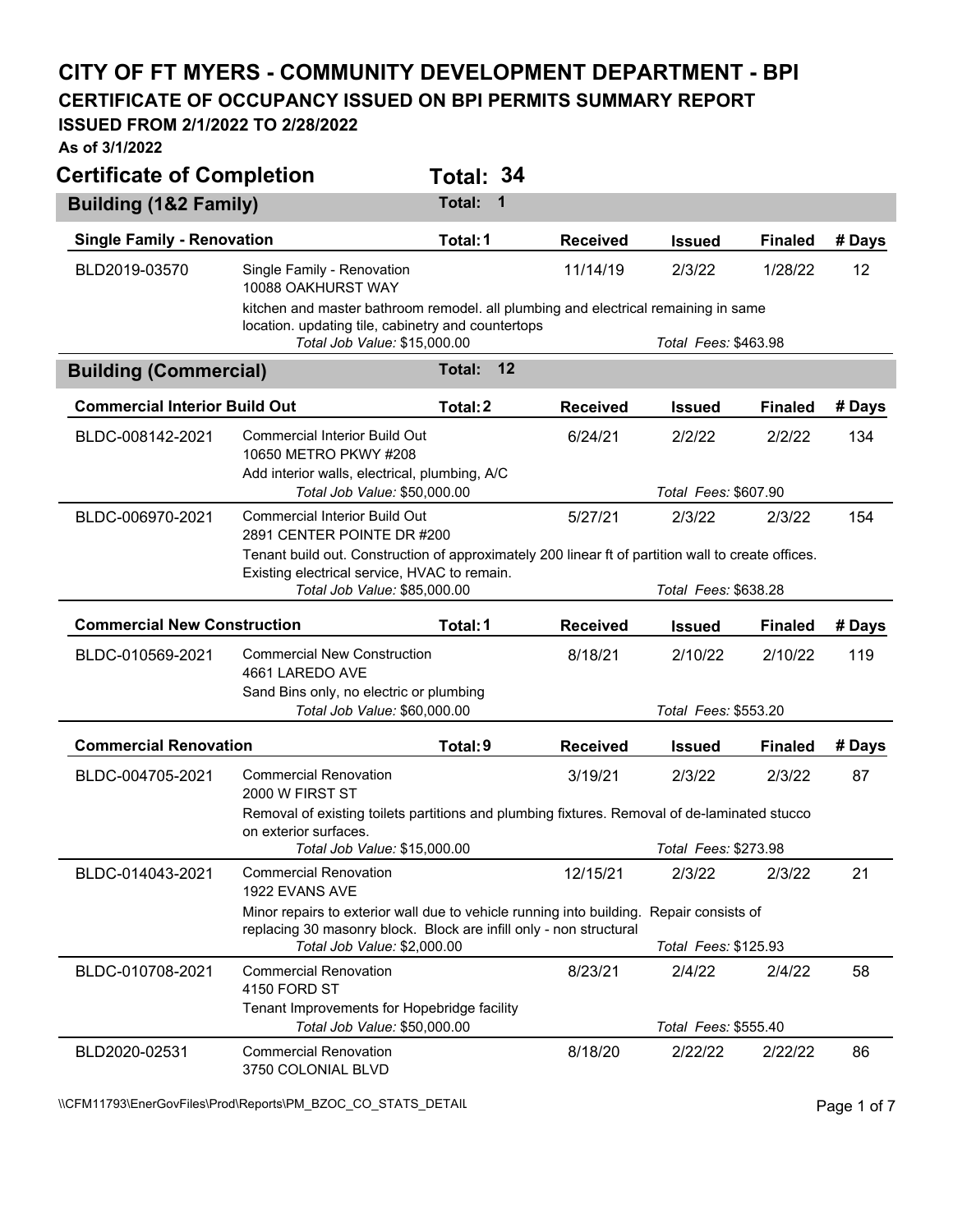|                                            | Convert janitors closet to family bathroom<br>Total Job Value: \$29,000.00                               |                 | Total Fees: \$428.55   |                |        |
|--------------------------------------------|----------------------------------------------------------------------------------------------------------|-----------------|------------------------|----------------|--------|
| BLDC-005603-2021                           | <b>Commercial Renovation</b><br>9370 BEN C PRATT SIX MILE CYPRI<br>Facade renovation                     | 4/15/21         | 2/22/22                | 2/22/22        | 54     |
|                                            | Total Job Value: \$300,000.00                                                                            |                 | Total Fees: \$1,563.50 |                |        |
| BLD2020-02740                              | <b>Commercial Renovation</b><br>3821 BROADWAY                                                            | 9/3/20          | 2/2/22                 | 2/2/22         | 319    |
|                                            | UNIT B: Fire damaged interior / replace unit As is -existing                                             |                 | Total Fees: \$541.72   |                |        |
|                                            | Total Job Value: \$65,000.00                                                                             |                 |                        |                |        |
| BLDC-013218-2021                           | <b>Commercial Renovation</b><br>4415 METRO PKWY #210<br><b>INTERIOR REMODEL</b>                          | 11/12/21        | 2/7/22                 | 2/7/22         | 33     |
|                                            | Total Job Value: \$50,000.00                                                                             |                 | Total Fees: \$605.70   |                |        |
| BLDC-004787-2021                           | <b>Commercial Renovation</b><br>2104 W FIRST ST #3104                                                    | 3/23/21         | 2/25/22                | 2/25/22        | 59     |
|                                            | KITCHEN AND BATH REMODEL, NEW FLOORING<br>Total Job Value: \$13,357.45                                   |                 | Total Fees: \$132.29   |                |        |
| BLDC-011285-2021                           | <b>Commercial Renovation</b>                                                                             | 9/13/21         | 2/7/22                 | 2/7/22         | 79     |
|                                            | 4601 FOWLER ST<br>Install new exit door and ADA water fountain. Cleaning and painting                    |                 |                        |                |        |
|                                            | Total Job Value: \$5,000.00                                                                              |                 | Total Fees: \$76.68    |                |        |
| <b>Building (Multi-Family)</b>             | Total: 9                                                                                                 |                 |                        |                |        |
| Garage/Carport                             | Total: 1                                                                                                 | <b>Received</b> | <b>Issued</b>          | <b>Finaled</b> | # Days |
| BLDM-009729-2021                           | Garage/Carport                                                                                           | 7/21/21         | 2/9/22                 | 2/9/22         | 44     |
|                                            | 1901 CLIFFORD ST                                                                                         |                 |                        |                |        |
|                                            | Repair/Replace concrete in parking roof beam parking space 1001 and 1101.<br>Total Job Value: \$1,500.00 |                 | Total Fees: \$86.34    |                |        |
| <b>Multi-Family Residential Renovation</b> | Total: 8                                                                                                 | <b>Received</b> | <b>Issued</b>          | <b>Finaled</b> | # Days |
| BLDM-011713-2021                           | Multi-Family Residential Renovation<br>3000 OASIS GRAND BLVD #801                                        | 9/27/21         | 2/3/22                 | 2/3/22         | 28     |
|                                            | Master Bathroom Remodel<br>Total Job Value: \$25,000.00                                                  |                 | Total Fees: \$171.52   |                |        |
| BLDM-002581-2021                           | Multi-Family Residential Renovation                                                                      | 1/11/21         | 2/9/22                 | 2/9/22         | 60     |
|                                            | 11947 ADONCIA WAY #2704<br>Temporary Roof repair with incidental temporary Stucco repair.                |                 |                        |                |        |
|                                            | Total Job Value: \$4,500.00                                                                              |                 | Total Fees: \$126.40   |                |        |
| BLDM-000234-2020                           | Multi-Family Residential Renovation<br>11945 ALEGRIA ST #903                                             | 10/29/20        | 2/11/22                | 2/11/22        | 76     |
|                                            | Temporary roof repair (W/incidental temporary stucco repair)                                             |                 |                        |                |        |
|                                            | Total Job Value: \$4,500.00                                                                              |                 | Total Fees: \$256.49   |                |        |
| BLDM-001101-2020                           | Multi-Family Residential Renovation<br>11923 ADONCIA WAY #2804                                           | 11/23/20        | 2/10/22                | 2/10/22        | 53     |
|                                            | Temporary Roof repair with incidental temporary Stucco repair<br>Total Job Value: \$4,500.00             |                 | Total Fees: \$126.40   |                |        |
| BLDM-001111-2020                           | Multi-Family Residential Renovation<br>8349 DELICIA ST #1402                                             | 11/23/20        | 2/1/22                 | 2/1/22         | 53     |
|                                            | Temporary Roof repair with incidental temporary Stucco repair<br>Total Job Value: \$4,500.00             |                 | Total Fees: \$126.40   |                |        |

\\CFM11793\EnerGovFiles\Prod\Reports\PM\_BZOC\_CO\_STATS\_DETAIL\PhysicalCritics\PM\_BZOC\_CO\_STATS\_DETAIL\PhysicalCritics\PM\_BZOC\_CO\_STATS\_DETAIL\PhysicalCritics\PM\_BZOC\_CO\_STATS\_DETAIL\PhysicalCritics\PM\_BZOC\_CO\_STATS\_DETAIL\P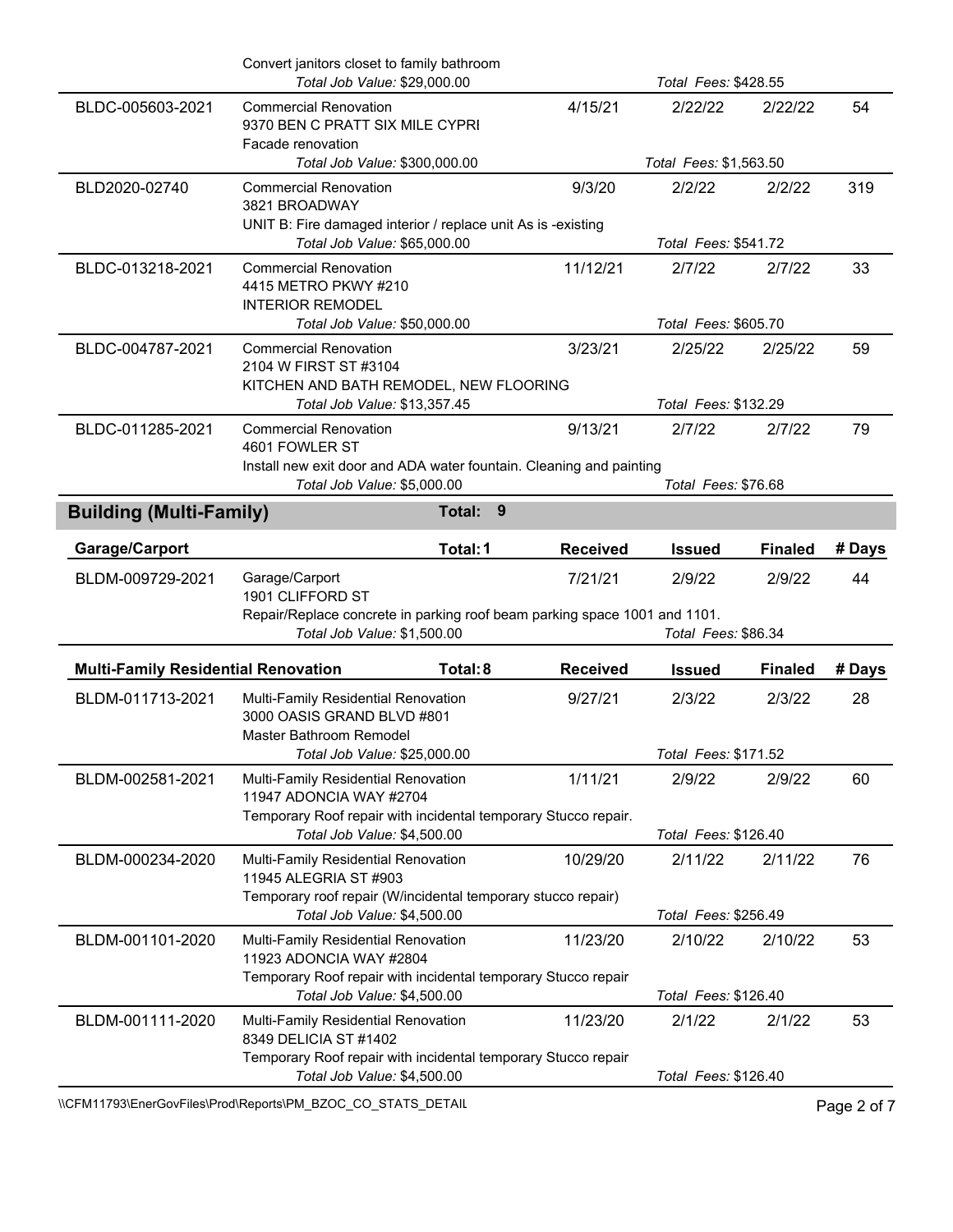| BLDM-002558-2021                               | Multi-Family Residential Renovation<br>11862 ROCIO ST #1902<br>Temporary Roof repair with incidental Stucco repair                                                                                        |                       | 1/8/21          | 2/2/22                 | 2/2/22         | 70             |
|------------------------------------------------|-----------------------------------------------------------------------------------------------------------------------------------------------------------------------------------------------------------|-----------------------|-----------------|------------------------|----------------|----------------|
|                                                | Total Job Value: \$4,500.00                                                                                                                                                                               |                       |                 | Total Fees: \$126.40   |                |                |
| BLDM-002544-2021                               | Multi-Family Residential Renovation<br>8346 ESPERANZA ST #1508                                                                                                                                            |                       | 1/8/21          | 2/1/22                 | 2/1/22         | 67             |
|                                                | Temporary Roof repair with incidental Stucco repair<br>Total Job Value: \$4,500.00                                                                                                                        |                       |                 | Total Fees: \$126.40   |                |                |
| BLD2020-02097                                  | Multi-Family Residential Renovation                                                                                                                                                                       |                       | 7/15/20         | 2/3/22                 | 2/3/22         | 40             |
|                                                | 11948 TULIO WAY #2602<br>Temporary Roof repair with incendental Temporary Stucco repair                                                                                                                   |                       |                 |                        |                |                |
|                                                | Total Job Value: \$4,500.00                                                                                                                                                                               |                       |                 | Total Fees: \$175.06   |                |                |
| <b>Plumbing</b>                                |                                                                                                                                                                                                           | Total:<br>$\mathbf 1$ |                 |                        |                |                |
| <b>Existing/Replace/Repair: 1&amp;2 Family</b> |                                                                                                                                                                                                           | Total: 1              | <b>Received</b> | <b>Issued</b>          | <b>Finaled</b> | # Days         |
| TRD-010892-2021                                | Existing/Replace/Repair: 1&2 Family<br>11739 MEADOWRUN CIR                                                                                                                                                |                       | 8/30/21         | 2/9/22                 | 2/4/22         | 4              |
|                                                | TUB/SHOWER TO SHOWER CONVERSION IN GUEST BATH<br>Total Job Value: \$2,400.00                                                                                                                              |                       |                 | Total Fees: \$69.23    |                |                |
| Roof/Re-Roof                                   |                                                                                                                                                                                                           | 11<br>Total:          |                 |                        |                |                |
|                                                |                                                                                                                                                                                                           |                       |                 |                        |                |                |
| Re-Roof: 1&2 Family                            |                                                                                                                                                                                                           | Total: 10             | <b>Received</b> | <b>Issued</b>          | <b>Finaled</b> | # Days         |
| TRD-015103-2022                                | Re-Roof: 1&2 Family<br>4276 AVIAN AVE<br>REPLACE EXISITING ROOF WITH ASPHALT SHINGLES OF COLOR AND QUALITY SIMILA                                                                                         |                       | 1/24/22         | 2/25/22                | 2/22/22        | 14             |
|                                                | TO ORIGINAL ROOF<br>Total Job Value: \$14,100.00                                                                                                                                                          |                       |                 | Total Fees: \$109.60   |                |                |
| TRD-014670-2022                                | Re-Roof: 1&2 Family<br>2445 DUPREE ST                                                                                                                                                                     |                       | 1/11/22         | 2/11/22                | 1/31/22        | 0              |
|                                                | Roofing shingles off shingles on.<br>Total Job Value: \$5,000.00                                                                                                                                          |                       |                 | Total Fees: \$92.01    |                |                |
| TRD-013361-2021                                | Re-Roof: 1&2 Family<br>7936 TIGER PALM WAY                                                                                                                                                                |                       | 11/18/21        | 2/14/22                | 1/24/22        | 0              |
|                                                | RESIDENTIAL RE-ROOF, TILE TO TILE<br>Total Job Value: \$75,000.00                                                                                                                                         |                       |                 | Total Fees: \$4,488.51 |                |                |
| TRD-012937-2021                                | Re-Roof: 1&2 Family<br>8036 GATOR PALM DR                                                                                                                                                                 |                       | 11/4/21         | 2/14/22                | 2/8/22         | 0              |
|                                                | Residential Re-Roof, Tile to Tile.<br>Total Job Value: \$64,400.00                                                                                                                                        |                       |                 | Total Fees: \$129.72   |                |                |
| TRD-012756-2021                                | Re-Roof: 1&2 Family<br>9546 HEMINGWAY LN                                                                                                                                                                  |                       | 11/1/21         | 2/22/22                | 2/16/22        | 3              |
|                                                | Remove hurricane damaged tile and underlayment. Re-nail decking to code. Install self<br>adhered underlayment and flashing. Install tile to manufacturers specifications.<br>Total Job Value: \$37,400.00 |                       |                 | Total Fees: \$113.15   |                |                |
| TRD2020-01239                                  | Re-Roof: 1&2 Family<br>11219 WINE PALM RD<br>Residentail re-roof                                                                                                                                          |                       | 5/4/20          | 2/14/22                | 2/8/22         | 3              |
|                                                | Total Job Value: \$96,205.12                                                                                                                                                                              |                       |                 | Total Fees: \$203.21   |                |                |
| TRD-002627-2021                                | Re-Roof: 1&2 Family<br>3867 EDGEWOOD AVE<br>RE-ROOF                                                                                                                                                       |                       | 1/12/21         | 2/17/22                | 2/12/21        | $\overline{2}$ |

\\CFM11793\EnerGovFiles\Prod\Reports\PM\_BZOC\_CO\_STATS\_DETAIL\PhysicalCefment Page 3 of 7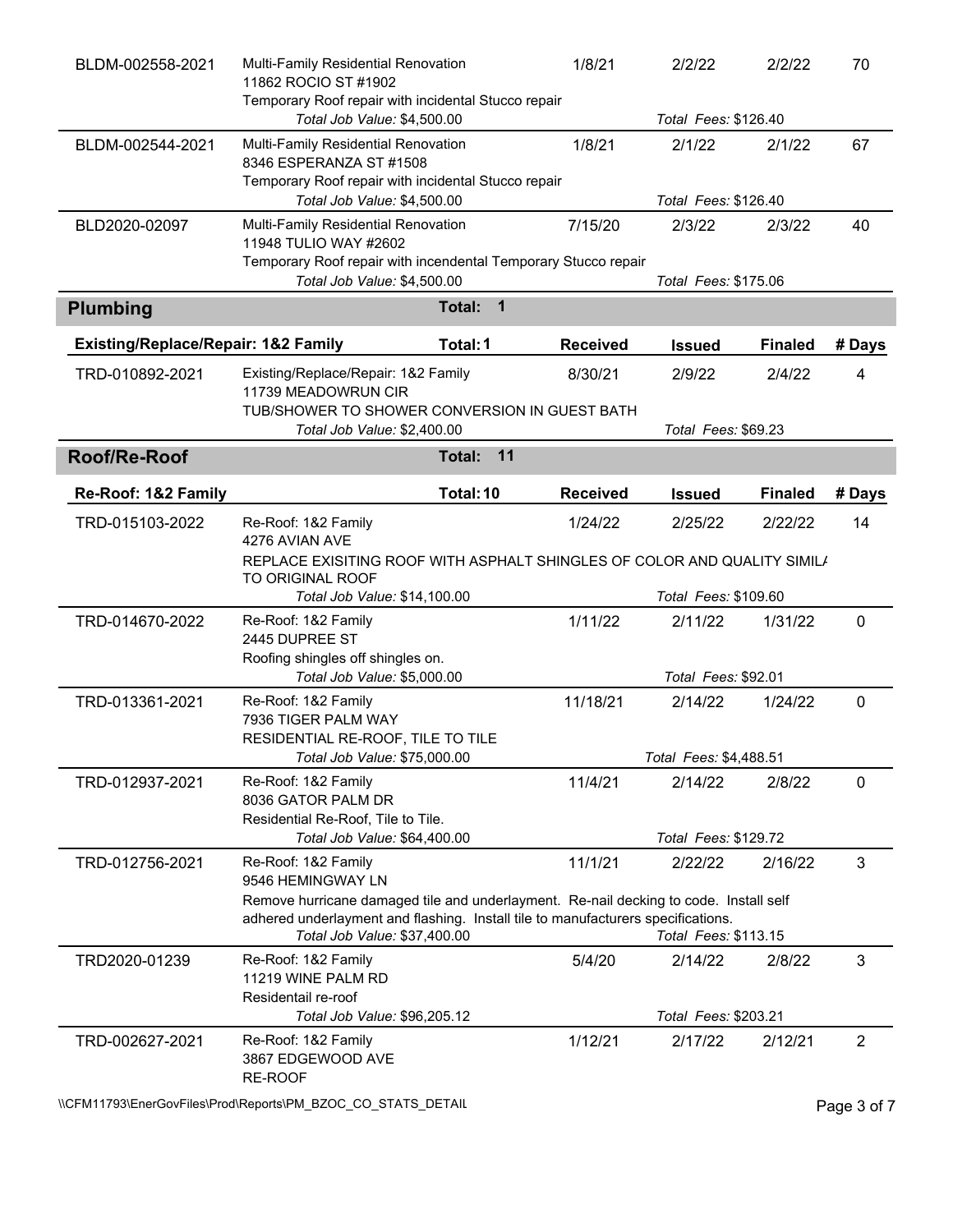|                         | Total Job Value: \$12,000.00                                                                                              |                         |                 | Total Fees: \$44.06  |                |                |
|-------------------------|---------------------------------------------------------------------------------------------------------------------------|-------------------------|-----------------|----------------------|----------------|----------------|
| TRD-012164-2021         | Re-Roof: 1&2 Family<br>10539 BELLAGIO DR<br>Re Roof Tile to Boral Estate Tile                                             |                         | 10/13/21        | 2/1/22               | 1/27/22        | $\overline{2}$ |
|                         | Total Job Value: \$73,920.00                                                                                              |                         |                 | Total Fees: \$130.90 |                |                |
| TRD2020-01251           | Re-Roof: 1&2 Family<br>11217 WINE PALM RD<br>Residential re-roof                                                          |                         | 5/4/20          | 2/14/22              | 2/7/22         | 3              |
|                         | Total Job Value: \$96,920.76                                                                                              |                         |                 | Total Fees: \$203.61 |                |                |
| TRD-013328-2021         | Re-Roof: 1&2 Family<br>10447 CURRY PALM LN<br>Residential Re-Roof Tile to Tile.                                           |                         | 11/17/21        | 2/14/22              | 1/24/22        | 0              |
|                         | Total Job Value: \$55,000.00                                                                                              |                         |                 | Total Fees: \$120.25 |                |                |
| <b>Roof: Commercial</b> | Total: 1                                                                                                                  |                         | <b>Received</b> | Issued               | <b>Finaled</b> | # Days         |
| TRD-009699-2021         | Roof: Commercial<br>3050 WAREHOUSE RD                                                                                     |                         | 7/20/21         | 2/2/22               | 12/14/21       | 0              |
|                         | Install EPS Flue Filler. Install new Firestone single ply roof over existing roof system.<br>Total Job Value: \$53,200.00 |                         |                 | Total Fees: \$50.03  |                |                |
|                         | <b>Certificate of Completion</b>                                                                                          | <b>Total Job Value:</b> |                 | \$1,382,903.33       |                |                |
|                         |                                                                                                                           | <b>Total Fees:</b>      | \$13,642.80     |                      |                |                |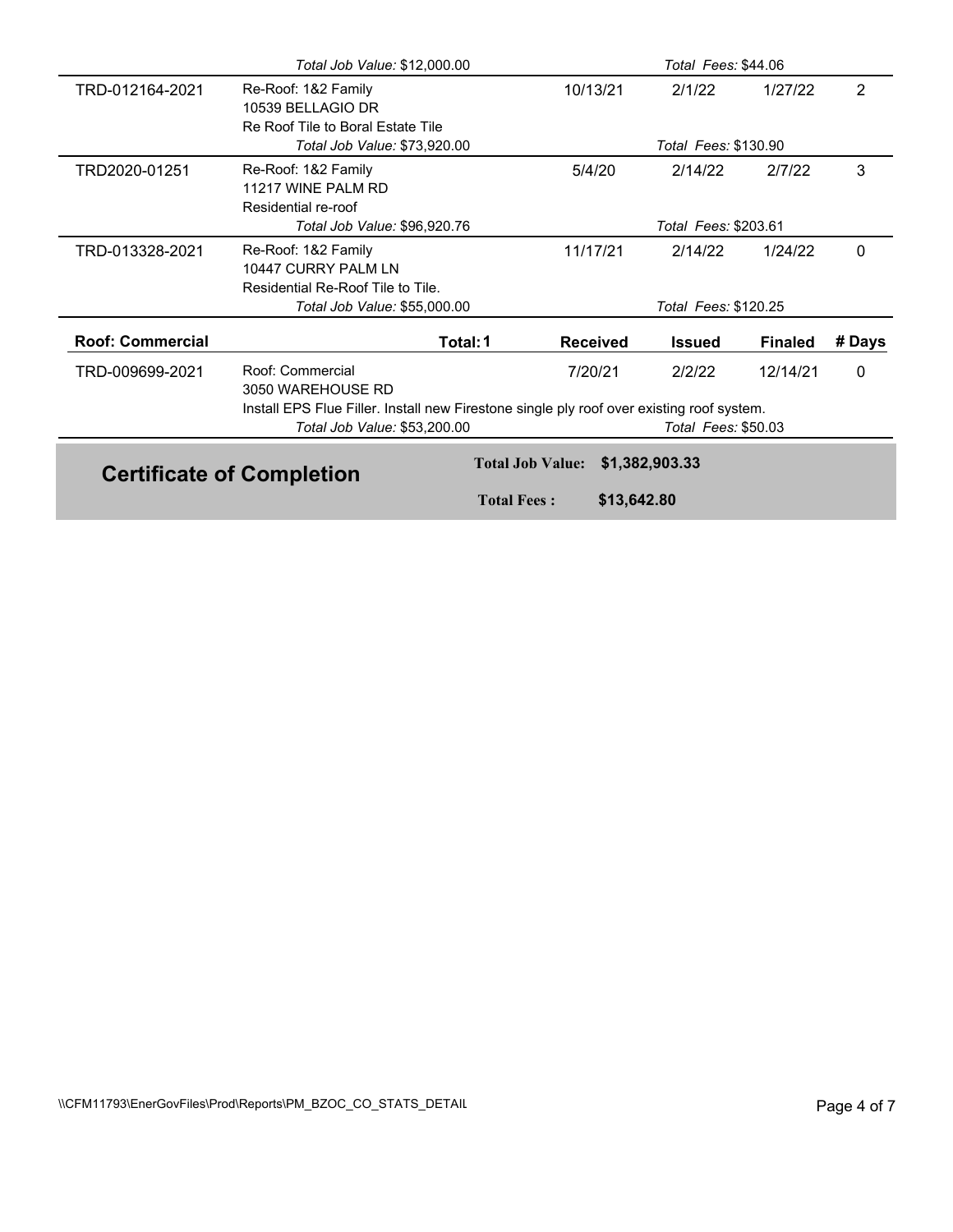| <b>Certificate of Occupancy</b>     |                                                                                                                               | Total: 23                                                                             |                 |                                  |                |        |
|-------------------------------------|-------------------------------------------------------------------------------------------------------------------------------|---------------------------------------------------------------------------------------|-----------------|----------------------------------|----------------|--------|
| Building (1&2 Family)               |                                                                                                                               | Total:<br>13                                                                          |                 |                                  |                |        |
| <b>Single Family - Addition</b>     |                                                                                                                               | Total: 3                                                                              | <b>Received</b> | <b>Issued</b>                    | <b>Finaled</b> | # Days |
| BLDR-005197-2021                    | Single Family - Addition<br>1236 CANTERBURY DR<br>Building an addition on the existing house.<br>Total Job Value: \$80,000.00 |                                                                                       | 4/2/21          | 2/22/22<br>Total Fees: \$448.61  | 2/22/22        | 68     |
|                                     |                                                                                                                               |                                                                                       |                 |                                  |                |        |
| BLD2017-01320                       | Single Family - Addition<br>659 RIVERVIEW TRACE CT<br>Enlarging existing structure ((PDOX))<br>Total Job Value: \$90,000.00   |                                                                                       | 5/4/17          | 2/7/22<br>Total Fees: \$1,277.62 | 2/7/22         | 64     |
| BLDR-002768-2021                    | Single Family - Addition<br>1831 HANSON ST<br><b>Construction of new Guest House-Detached</b>                                 |                                                                                       | 1/19/21         | 2/22/22                          | 2/22/22        | 93     |
|                                     | Total Job Value: \$105,373.00                                                                                                 |                                                                                       |                 | Total Fees: \$535.49             |                |        |
| <b>Single Family - New</b>          |                                                                                                                               | Total: 6                                                                              | <b>Received</b> | <b>Issued</b>                    | <b>Finaled</b> | # Days |
| BLDR-002070-2020                    | Single Family - New<br>1303 SHADOW LN                                                                                         |                                                                                       | 12/28/20        | 2/24/22                          | 2/24/22        | 35     |
|                                     | Total Job Value: \$1,200,000.00                                                                                               | Single Family Home with Pool, Spa and Attached Home Office<br>Total Fees: \$33,195.57 |                 |                                  |                |        |
| BLDR-003109-2021                    | Single Family - New<br>2569 JACKSON ST<br>NEW CONSTRUCTION OF SFH                                                             |                                                                                       | 1/28/21         | 2/18/22                          | 2/18/22        | 34     |
|                                     | Total Job Value: \$200,000.00                                                                                                 |                                                                                       |                 | Total Fees: \$1,479.96           |                |        |
| BLD2020-02779                       | Single Family - New<br>1224 BRAMAN AVE<br>New single family house.                                                            |                                                                                       | 9/8/20          | 2/24/22                          | 2/24/22        | 36     |
|                                     | Total Job Value: \$284,428.00                                                                                                 |                                                                                       |                 | Total Fees: \$15,576.81          |                |        |
| BLDR-004061-2021                    | Single Family - New<br>3532 DORA ST<br>New Construction.                                                                      |                                                                                       | 3/1/21          | 2/23/22                          | 2/23/22        | 101    |
|                                     | Total Job Value: \$163,138.00                                                                                                 |                                                                                       |                 | Total Fees: \$1,203.02           |                |        |
| BLD2020-00267                       | Single Family - New<br>3618 EDGEWOOD AVE<br>New Single Family IMPACT GLASS                                                    |                                                                                       | 1/30/20         | 2/9/22                           | 2/9/22         | 68     |
|                                     | Total Job Value: \$426,522.00                                                                                                 |                                                                                       |                 | Total Fees: \$2,447.84           |                |        |
| BLDR-009770-2021                    | Single Family - New<br>3905 SPOTTED EAGLE WAY<br>New SFH                                                                      |                                                                                       | 7/21/21         | 2/17/22                          | 2/17/22        | 22     |
|                                     |                                                                                                                               | Total Job Value: \$293,797.00                                                         |                 | Total Fees: \$13,666.50          |                |        |
| <b>Single Family Attached - New</b> |                                                                                                                               | Total: 4                                                                              | <b>Received</b> | <b>Issued</b>                    | <b>Finaled</b> | # Days |
| BLDR-006977-2021                    | Single Family Attached - New<br>10366 BONAVIE COVE DR<br>Single family attached. Termite via Sentricon                        |                                                                                       | 5/27/21         | 2/7/22                           | 2/7/22         | 21     |
|                                     | Total Job Value: \$237,440.00                                                                                                 |                                                                                       |                 | Total Fees: \$7,561.56           |                |        |
| BLDR-008746-2021                    | Single Family Attached - New<br>6564 GOOD LIFE ST<br>Single family attached. Termite via Sentricon                            |                                                                                       | 6/29/21         | 2/23/22                          | 2/23/22        | 16     |

\\CFM11793\EnerGovFiles\Prod\Reports\PM\_BZOC\_CO\_STATS\_DETAIL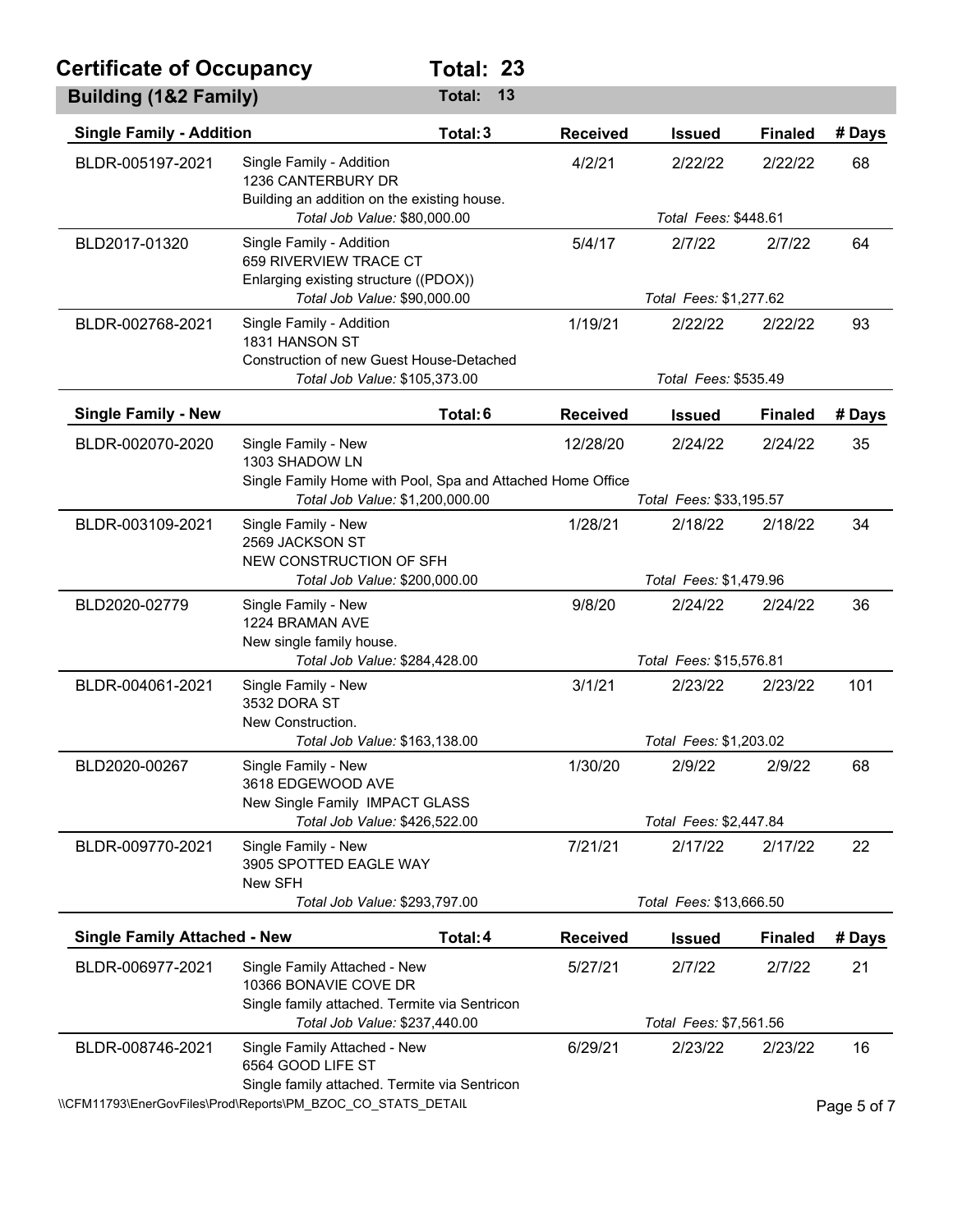|                                      | Total Job Value: \$252,784.00                                                                                                                                                                                                                                                                                          |                          |                 | Total Fees: \$7,569.24             |                |        |
|--------------------------------------|------------------------------------------------------------------------------------------------------------------------------------------------------------------------------------------------------------------------------------------------------------------------------------------------------------------------|--------------------------|-----------------|------------------------------------|----------------|--------|
| BLDR-008747-2021                     | Single Family Attached - New<br>6562 GOOD LIFE ST                                                                                                                                                                                                                                                                      |                          | 6/29/21         | 2/23/22                            | 2/23/22        | 21     |
|                                      | Single family attached. Termite via Sentricon<br>Total Job Value: \$252,784.00                                                                                                                                                                                                                                         |                          |                 | Total Fees: \$7,569.24             |                |        |
| BLDR-006976-2021                     | Single Family Attached - New<br>10368 BONAVIE COVE DR<br>Single family attached. Termite via Sentricon                                                                                                                                                                                                                 |                          | 5/27/21         | 2/7/22                             | 2/7/22         | 21     |
|                                      | Total Job Value: \$237,440.00                                                                                                                                                                                                                                                                                          |                          |                 | Total Fees: \$7,661.56             |                |        |
| <b>Building (Commercial)</b>         |                                                                                                                                                                                                                                                                                                                        | $5\phantom{1}$<br>Total: |                 |                                    |                |        |
| <b>Commercial Interior Build Out</b> |                                                                                                                                                                                                                                                                                                                        | Total: 3                 | <b>Received</b> | <b>Issued</b>                      | <b>Finaled</b> | # Days |
| BLDC-006454-2021                     | <b>Commercial Interior Build Out</b><br>9359 BEN C PRATT SIX MILE CYPRI                                                                                                                                                                                                                                                |                          | 5/11/21         | 2/17/22                            | 2/17/22        | 160    |
|                                      | Tenant upfit in existing mixed use retail center. Scope include new walls, doors, ceilings,<br>millwork, finishes, LED lighting, and distribution of existing electrical and plumbing<br>systems. New HVAC rooftop units with structural bracing at roof deck. No site work included.<br>Total Job Value: \$430,000.00 |                          |                 | Total Fees: \$3,087.63             |                |        |
| BLDC-009850-2021                     | <b>Commercial Interior Build Out</b><br>9370 BEN C PRATT SIX MILE CYPRI<br>Interior build out future Burlington                                                                                                                                                                                                        |                          | 7/26/21         | 2/22/22                            | 2/22/22        | 58     |
|                                      | Total Job Value: \$500,000.00                                                                                                                                                                                                                                                                                          |                          |                 | Total Fees: \$3,477.37             |                |        |
| BLDC-010768-2021                     | <b>Commercial Interior Build Out</b><br>3661 IRONBRIDGE BLVD                                                                                                                                                                                                                                                           |                          | 8/24/21         | 2/2/22                             | 2/2/22         | 70     |
|                                      | Interior build out of 402 sq. ft. w/additional bathroom/hvac and electrical work.                                                                                                                                                                                                                                      |                          |                 |                                    |                |        |
|                                      | Total Job Value: \$110,000.00                                                                                                                                                                                                                                                                                          |                          |                 | Total Fees: \$858.01               |                |        |
| <b>Commercial New Construction</b>   |                                                                                                                                                                                                                                                                                                                        | Total: 1                 | <b>Received</b> | <b>Issued</b>                      | <b>Finaled</b> | # Days |
| BLDC-007899-2021                     | <b>Commercial New Construction</b><br>4661 LAREDO AVE                                                                                                                                                                                                                                                                  |                          | 6/21/21         | 2/25/22                            | 2/25/22        | 91     |
|                                      | construct new steel building storage canopy w/ slab, basic electrical and related trades.<br>Total Job Value: \$705,000.00                                                                                                                                                                                             |                          |                 | Total Fees: \$6,340.73             |                |        |
| <b>Commercial Renovation</b>         |                                                                                                                                                                                                                                                                                                                        | Total: 1                 | <b>Received</b> | <b>Issued</b>                      | <b>Finaled</b> | # Days |
| BLDC-011036-2021                     | <b>Commercial Renovation</b><br>9345 BEN C PRATT SIX MILE CYPRI                                                                                                                                                                                                                                                        |                          | 9/2/21          | 2/15/22                            | 2/15/22        | 76     |
|                                      | Tenant build out with three partitions, new finishes, electrical reworking and electrical                                                                                                                                                                                                                              |                          |                 |                                    |                |        |
|                                      | installation of owner supplied saunas equipment.<br>Total Job Value: \$35,000.00                                                                                                                                                                                                                                       |                          |                 | Total Fees: \$312.83               |                |        |
| <b>Building (Multi-Family)</b>       |                                                                                                                                                                                                                                                                                                                        | 5<br>Total:              |                 |                                    |                |        |
|                                      | <b>Multi-Family Residential New Construction</b>                                                                                                                                                                                                                                                                       | Total: 5                 | <b>Received</b> | <b>Issued</b>                      | <b>Finaled</b> | # Days |
| BLDM-001740-2020                     | Multi-Family Residential New Construction<br>12016 HAWTHORN LAKE DR                                                                                                                                                                                                                                                    |                          | 12/15/20        | 2/25/22                            | 2/25/22        | 183    |
|                                      | CONSTRUCTION OF A 4-UNIT MULTI-FAMILY BUILDING                                                                                                                                                                                                                                                                         |                          |                 |                                    |                |        |
| BLD2019-03250                        | Total Job Value: \$1,215,834.00<br>Multi-Family Residential New Construction                                                                                                                                                                                                                                           |                          | 10/11/19        | Total Fees: \$32,594.04<br>2/17/22 | 2/17/22        | 321    |
|                                      | 6140 MAHAFFEY RD<br>Building Type 8 - 3 story wood frame apartment with 22 units, hip and gable roof with wood<br>trusses ((PRIVATE PROVIDER- INSPECTIONS ONLY))                                                                                                                                                       |                          |                 |                                    |                |        |

\\CFM11793\EnerGovFiles\Prod\Reports\PM\_BZOC\_CO\_STATS\_DETAIL\PhysicalCefment Page 6 of 7